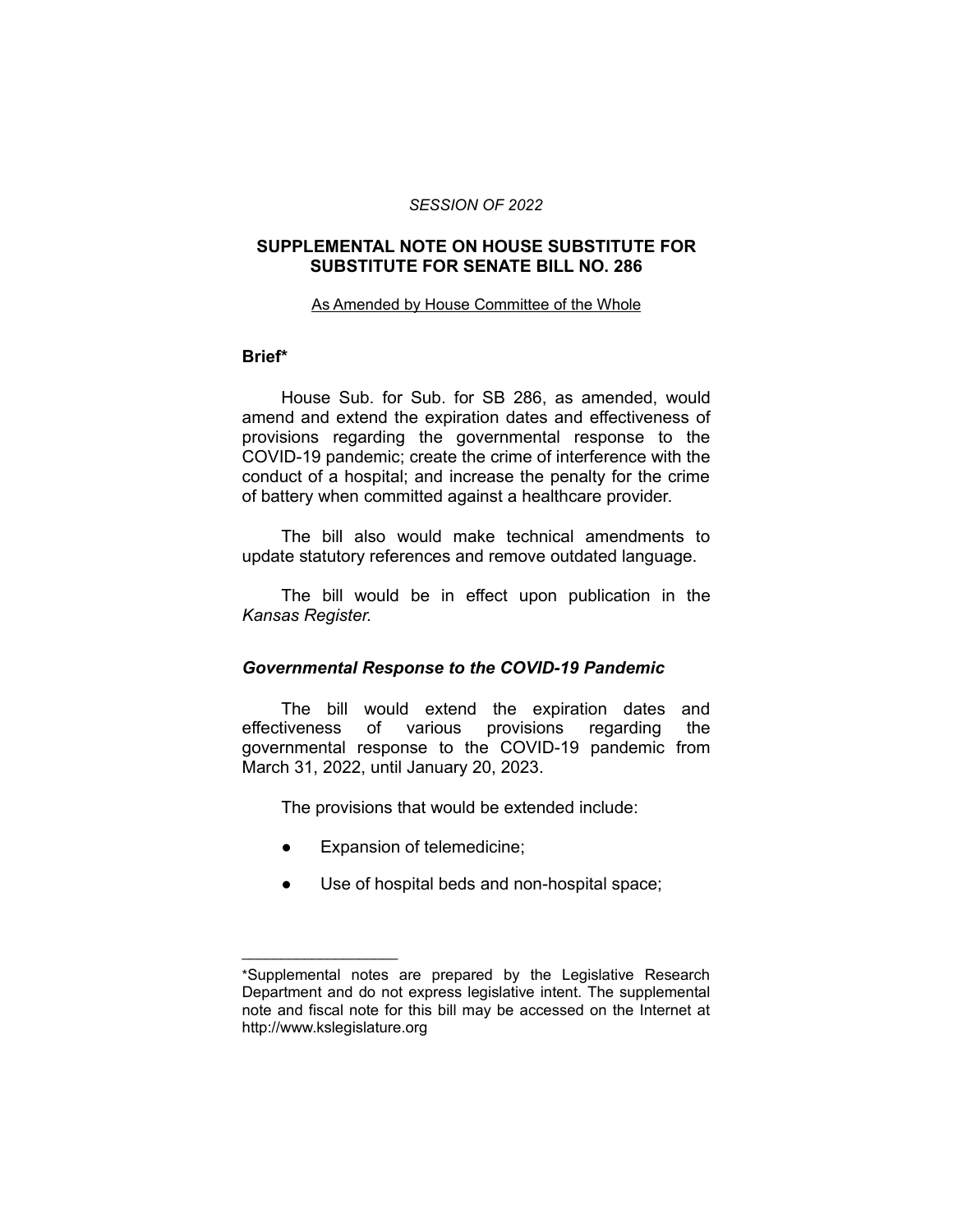- Immunity from civil liability for health care providers related to the COVID-19 public health emergency;
- Immunity from civil liability for COVID-19 claims for businesses in substantial compliance with public health directives;
- Retroactivity provisions regarding immunity from civil liability; and
- Bed usage by critical access hospitals.

The bill also would amend the provisions regarding immunity from civil liability for healthcare providers to provide such immunity from civil liability that "arise[s] out of or relate[s] to" specified circumstances, rather than "for" specified circumstances. The specified circumstances would be amended to include services that are altered, delayed, or withheld "related" to the COVID-19 public health emergency, rather than "as a direct response" to the COVID-19 public health emergency.

# *Interference With the Conduct of a Hospital*

The bill would would create the crime of interference with the conduct of a hospital, which would be defined as:

- Conduct at or in a hospital so as to knowingly deny an employee of the hospital to enter, to use the facilities of, or to leave any such hospital;
- Knowingly impeding any employee of a hospital from the performance of such employee's duties or activities through the use of restraint, abduction, coercion, or intimidation, or by force and violence or threat thereof; or
- Knowingly refusing to leave a hospital upon being requested to leave by the employee charged with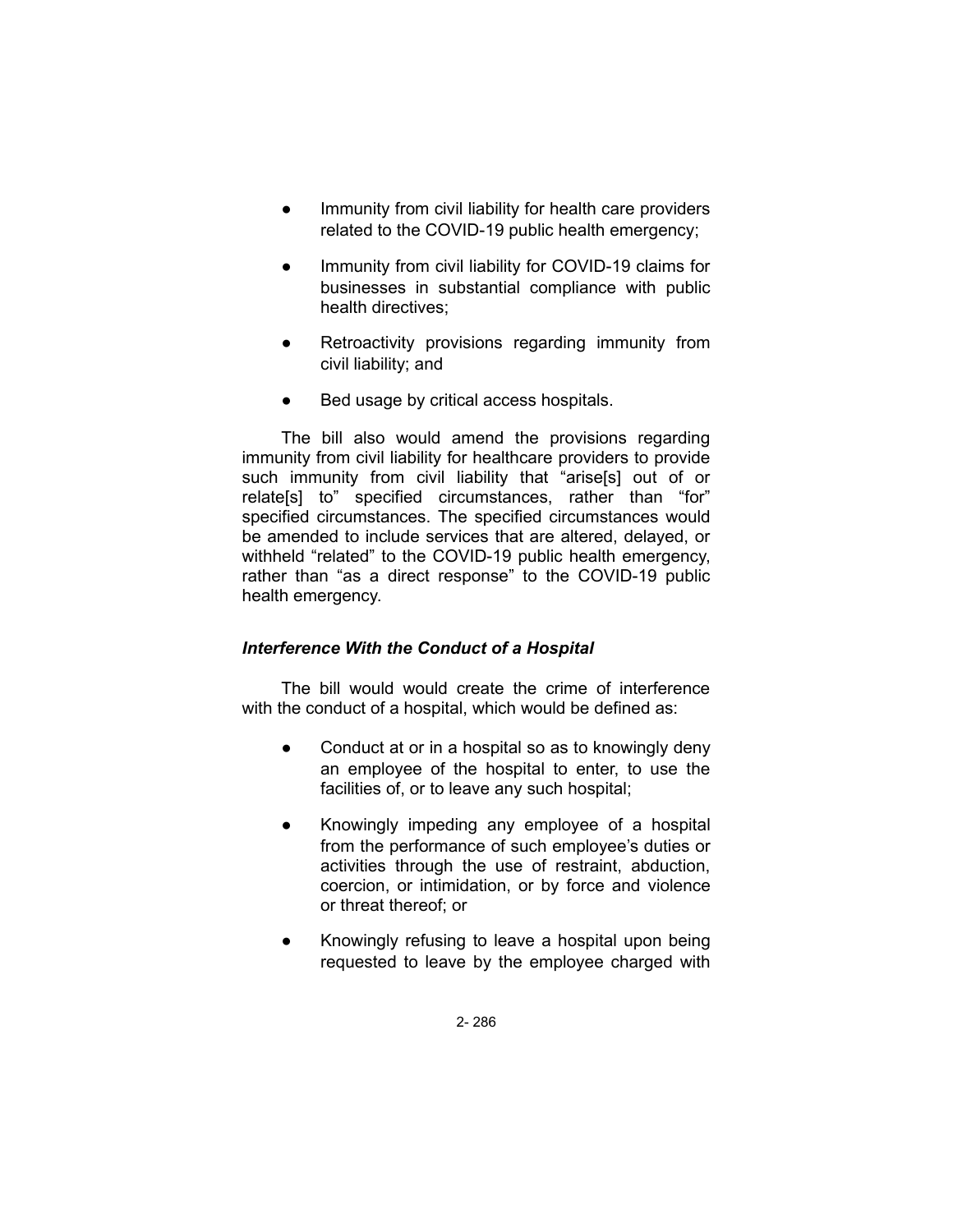maintaining order in such hospital, if such person is committing, threatens to commit, or incites others to commit any act that did, or would if completed, disrupt, impair, interfere with, or obstruct the mission, processes, procedures, or functions of the hospital.

The bill also would create the crime of aggravated interference with the conduct of a hospital, which would be defined as any of the above conduct when in possession of any weapon included in the crimes of criminal use of weapons or criminal carrying of a weapon.

For purposes of the new crimes, the bill would define "employee" to mean a person employed by, providing healthcare services at, volunteering at, or participating in an educational course of instruction as a hospital; and would define "hospital" to mean the same as defined in statutes governing the licensing, inspection, and regulation of hospitals.

Interference with the conduct of a hospital would be a class A nonperson misdemeanor, and aggravated interference with the conduct of a hospital would be a severity level 6 person felony.

### *Battery Against a Healthcare Provider*

The bill would amend the crime of battery to define battery against a healthcare provider as a battery committed against a healthcare provider while such provider is engaged in the performance of such provider's duty. "Healthcare provider" would be defined to mean a person who is licensed, registered, certified, or otherwise authorized by the State of Kansas to provide healthcare services in this state and employed or providing healthcare services at a hospital.

Battery against a healthcare provider would be a class A person misdemeanor.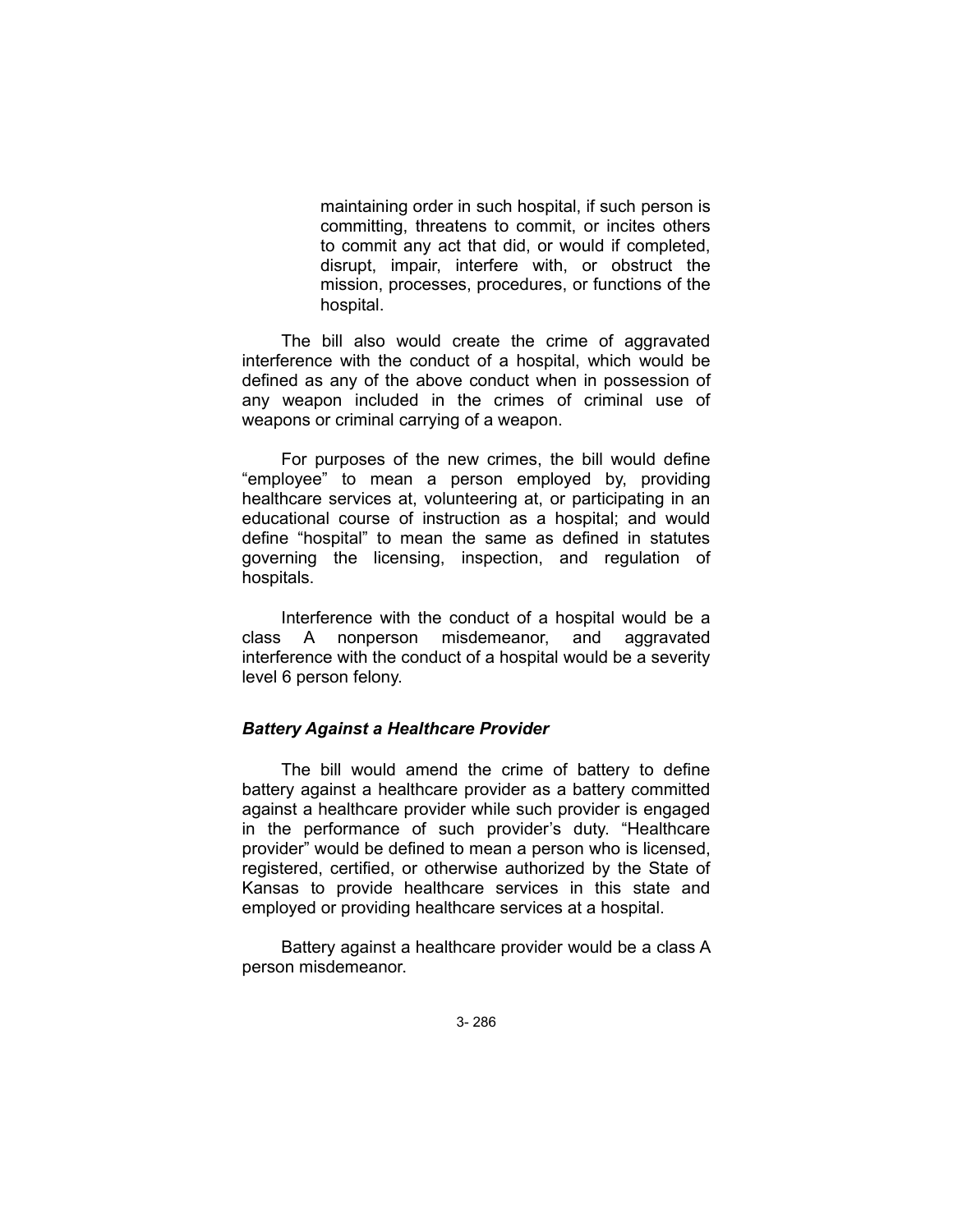## **Background**

As referred to the House Committee on Judiciary on May 5, 2021, Sub. for SB 286 contained provisions regarding COVID-19 business relief. These provisions were passed in the conference committee report for 2021 House Sub. for Sub. for SB 273, which was vetoed by the Governor on May 21, 2021.

On February 17, 2022, the House Committee on Judiciary recommended a substitute bill for Sub. for SB 286 containing contents modified from HB 2652.

On March 9, 2022, the House Committee of the Whole amended the bill to:

- Adjust the healthcare provider civil immunity provision;
- Add the provisions of HB 2620, as amended by House Committee, regarding interference with the conduct of a hospital and battery against a healthcare provider; and
- Make a technical amendment.

# *HB 2652 (Governmental Response to COVID-19 and Other Provisions)*

HB 2652 was introduced by the House Committee on Judiciary at the request of a representative of the Kansas Chamber of Commerce, Kansas Health Care Association, and Kansas Hospital Association.

### *House Committee on Judiciary*

In the House Committee hearing on February 14, 2022, a representative of the Kansas Chamber of Commerce, a representative of the Kansas Center for Assisted Living and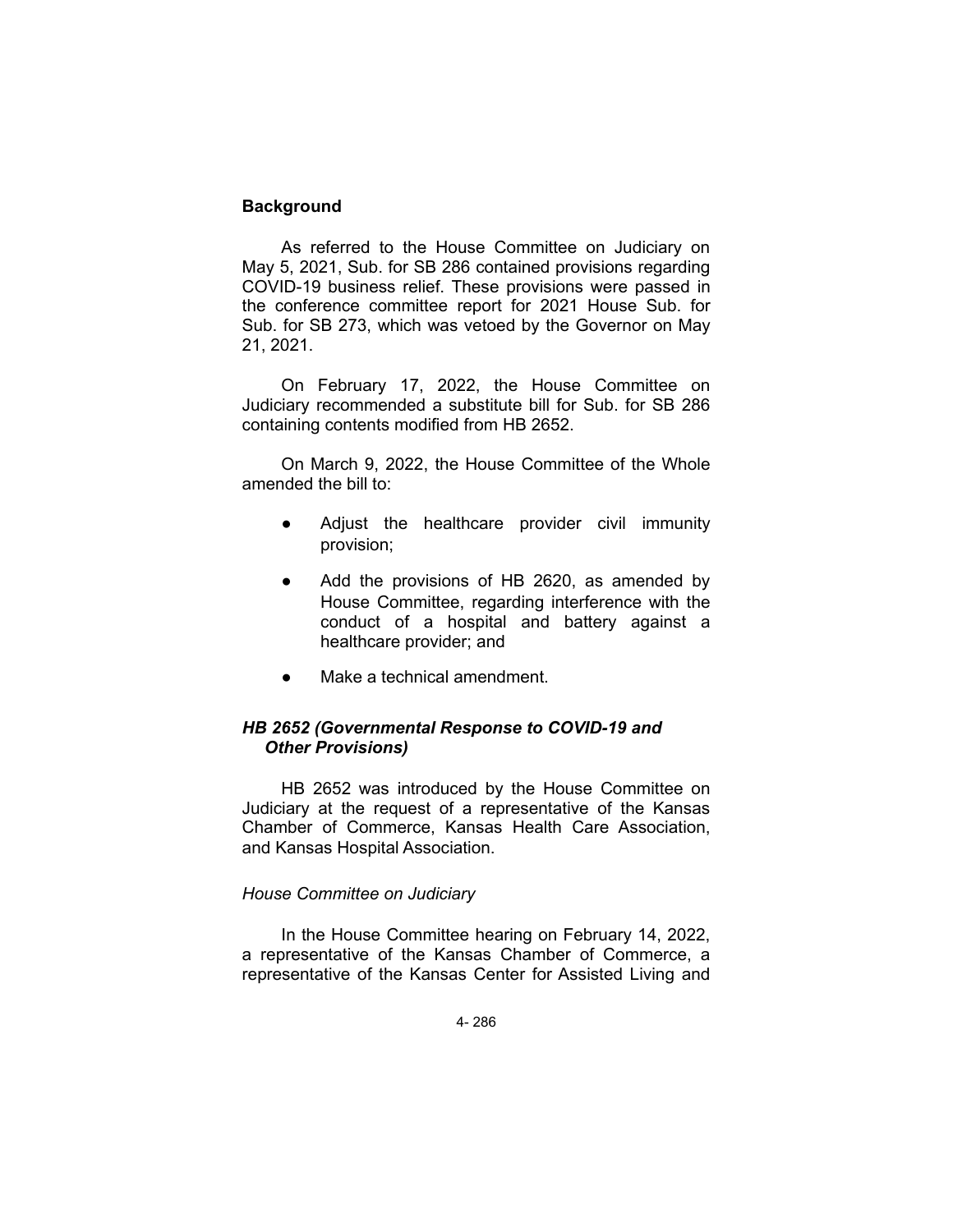Kansas Health Care Association, and a representative of the Kansas Academy for Family Physicians, Kansas Hospital Association, and Kansas Medical Society testified as **proponents** of the bill, stating it would continue to help facilitate the response to the COVID-19 pandemic. Representatives of the Greater Kansas City Chamber of Commerce, InterHab, Kansas Adult Care Executives, and LeadingAge Kansas provided written-only proponent testimony. A private citizen testified as an **opponent** of the bill, stating concerns with the telemedicine and other provisions.

On February 17, 2022, the House Committee adopted an amendment removing a section enacted earlier this year in HB 2477. The House Committee then recommended the contents of Sub. for SB 286, as amended by the Senate Committee of the Whole, be replaced with the amended language of HB 2652 as a House substitute bill.

## *HB 2620 (Crimes – Hospitals and Healthcare Providers)*

HB 2620 was introduced by Representatives Featherston, Concannon, Burroughs, Byers, Clifford, Eplee, Haswood, Hoye, Timothy Johnson, Meyer, Neelly, Ousley, Poskin, Susan Ruiz, Schmidt, Schreiber, Vaughn, Wolfe Moore, and Xu.

# *House Committee on Judiciary*

In the House Committee hearing on February 10, 2022, representatives of AdventHealth Shawnee Mission, Ascension Via Christi Hospitals Wichita, Kansas Hospital Association, Kansas State Nurses Association, NMC Health, Saint Luke's Health System, Stormont Vail Health; a representative of the Kansas Association of Chiefs of Police, Kansas Peace Officers Association, and Kansas Sheriffs Association; and a physician and three nurses testified as **proponents** of the bill. Generally, proponents stated violence in health care facilities and against health care workers has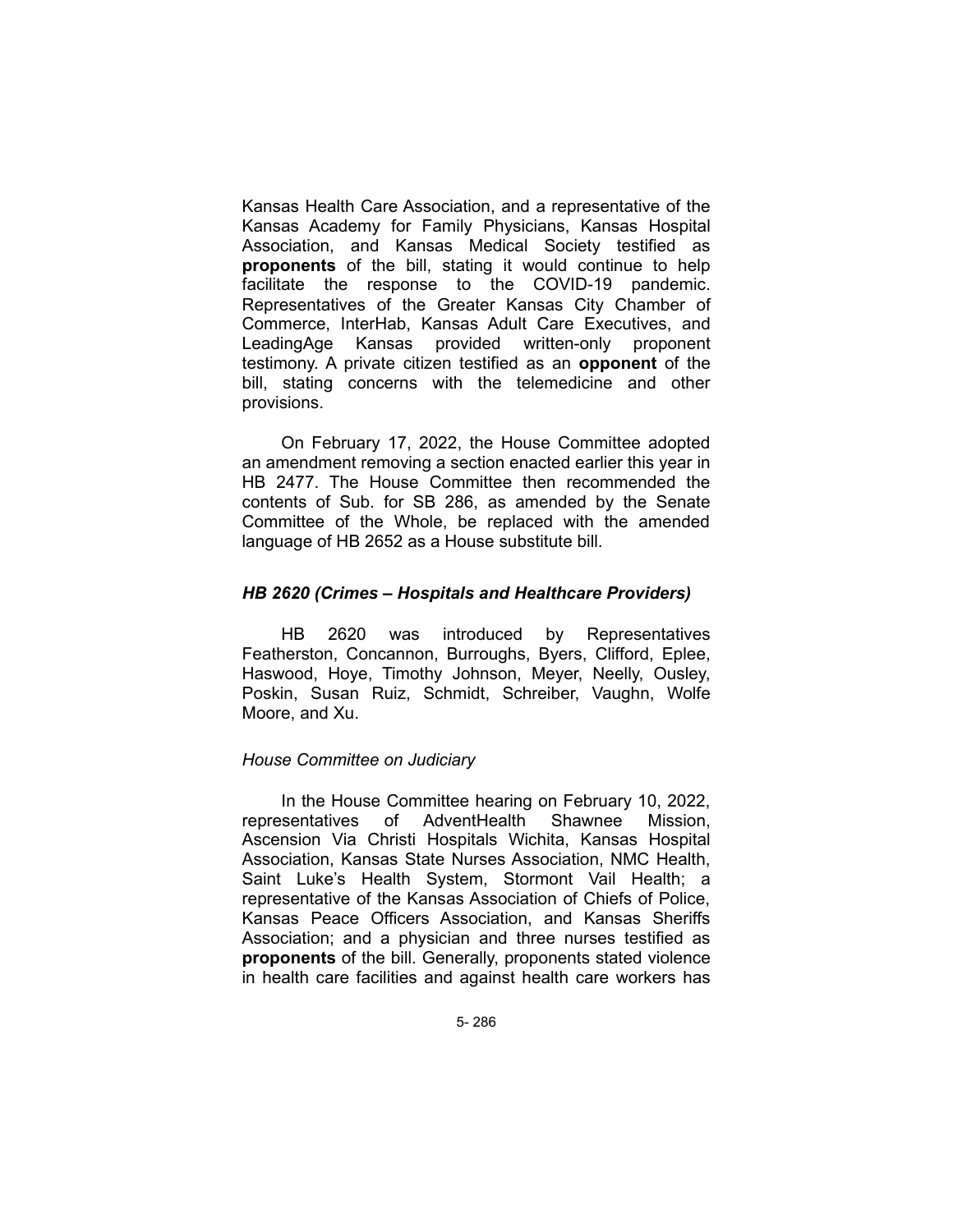risen over the past decade, which is harming employees, disrupting care, and affecting staffing levels. Written-only proponent testimony was provided by a physician, a nurse, and representatives of the Kansas County and District Attorneys Association and the Kansas Emergency Nurses Association. No other testimony was provided.

On February 15, 2022, the House Committee amended the bill to define "employee" and modify the definition of "healthcare provider."

# **Fiscal Information**

# *HB 2652*

According to the fiscal note prepared by the Division of the Budget on HB 2652, as introduced, the Board of Healing Arts indicates enactment of the bill would have a negligible fiscal effect that would be absorbed within existing resources. The Judicial Branch states enactment of the bill would not have a fiscal effect. The fiscal effect for the provisions regarding hospital usage cannot be estimated. Any fiscal effect associated with enactment of HB 2652 is not reflected in *The FY 2023 Governor's Budget Report*.

#### *HB 2620*

According to the fiscal note prepared by the Division of the Budget on HB 2620, as introduced, the Kansas Sentencing Commission estimates enactment of the bill could have an effect on prison admissions and bed space, but the effect cannot be determined because the bill would create new factual circumstances that are not currently tracked. The Department of Corrections indicates enactment of the bill would have no fiscal effect.

The Office of Judicial Administration indicates enactment of the bill could increase the number of cases filed in district